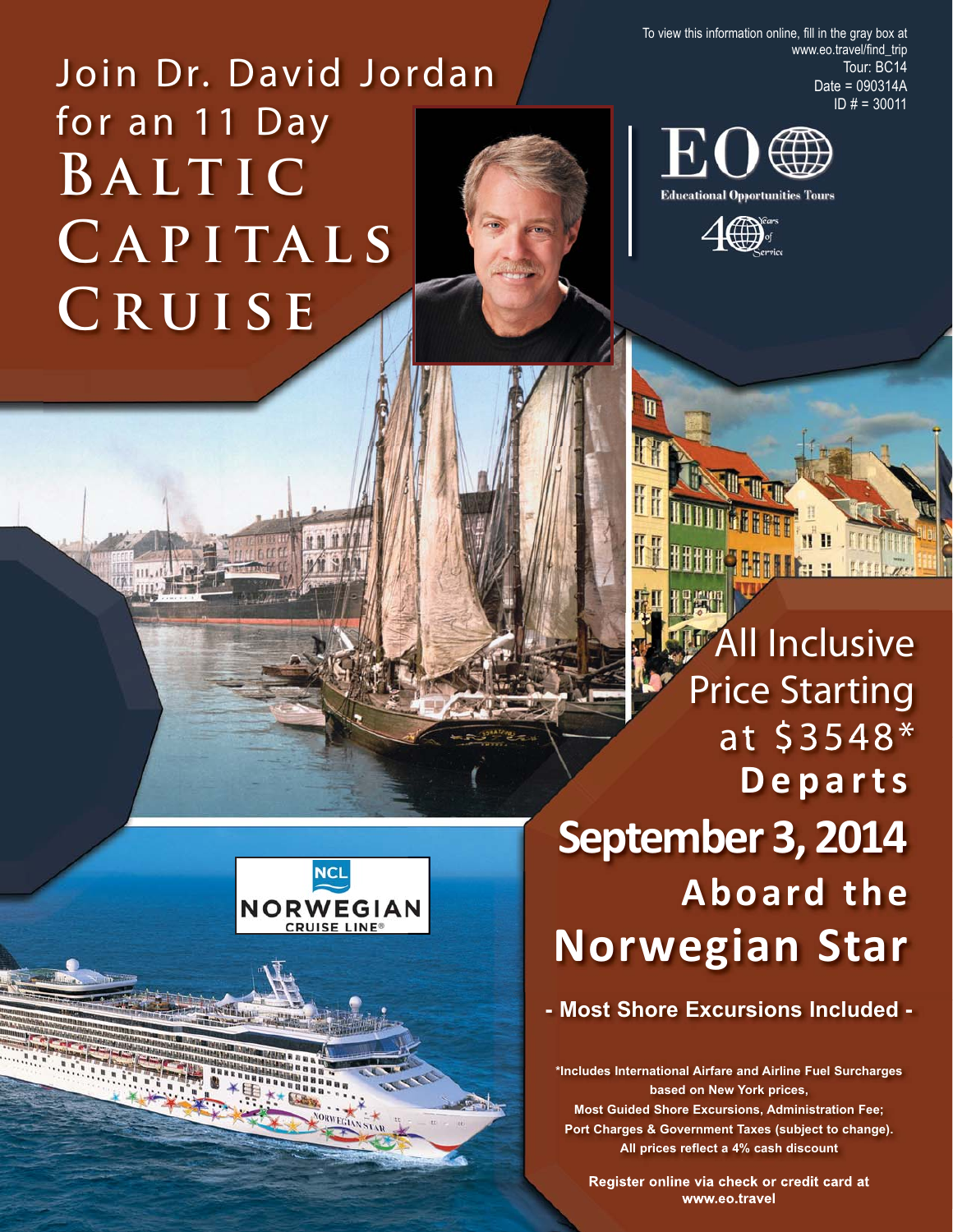Visit the Capitals of

**September 3rd Departure** Your pilgrimage begins as you depart the USA.

## **September 4th Copenhagen, Denmark**

Arrive in Copenhagen and board the Norwegian Star.

# **September 5th Warnemunde (Berlin), Germany (Optional Tour)**

Choose to take an optional driving tour to see such sites as the Brandenburg Gate and the rebuilt Reichstag, whose transparent dome represents the open government of the nation. Pass the ruins of the Kaiser Wilhelm Gedachtniskirche, left as a reminder of what was lost in the Second World War. Pass a section of the Berlin Wall, a stark reminder of the once divided city. Take a photo at Checkpoint Charlie, the infamous crossing point from East to West Berlin in the Cold War Era.

## **September 6th At Sea**

# **September 7th Tallinn, Estonia**

Meet your English speak‐ ing guide and motor coach at the pier. Your tour begins with a leisurely drive that circles the Old Town, offering excellent views of the ancient city wall. A guid‐ ed walking tour of the Upper Town begins at the **Kiel in de Kök Cannon Tower**, where entrance is



included. As you stroll down the narrow cobbled streets, admire the castle, now the seat of Estonia's Parliament, and the **Alexander Nevsky Cathedral**, before walking through the Danish King's Garden down to the **Town Hall Square**, the heart of the Lower Town. Afterwards, continue your walking tour of the Lower Town and see the Great Guild, visit the **Holy Ghost Church**, the 15th‐century Apothecary Shop and numerous medieval merchants' homes. Return to your ship.

## **September 8th & 9th St. Petersburg, Russia**

Meet your English speaking guide and motor coach at the pier for the ultimate overview of St. Petersburg, the city founded by Peter the Great in 1703. During the initial drive, you will pass the stunning, pale blue and white Baroque facade of St. **Nicholas Cathedral** and the **Mariinsky Theater**, home to Russia's most‐ fabled ballet company. After a brief stop to photograh **St. Isaac's Cathedral**, whose gleaming dome is cov‐ ered with 200 pounds of gold, you will drive through resplendent **Palace Square**, a vast open space sur‐ rounded by Italianate buildings that once housed the Tsarist ministries. From here, you can easily see the soaring golden spire of the **Peter and Paul Cathedral**, which lies within a fortress across the Neva River. Returning to the port, you will drive along the famed **Nevsky Prospect**, St. Petersburg's main thoroughfare, where you can glimpse the neoclassical **Kazan Cathedral**. After an included lunch, we'll visit the **Hermitage Museum**. Walking through the ensemble of buildings, you will marvel at the seemingly endless exhibitions. There are displays of 15th‐ and 16th‐cen‐ tury art, which can include works from Renoir, Degas, Monet, Van Gogh, and Cezanne. You might see Leonardo da Vinci's "The Little Madonna", "Abraham's Sacrifice" by Rembrandt, and a Scythian gold stag from the 2nd century B.C.

# **September 10th Helsinki, Finland**

This driving tour pro‐ vides the definitive overall view of Finland's capital. It starts at the harbor and follows a coastal road past **Embassy Park**, an open‐air mar‐ ket, and expansive Senate Square, domi‐ nated by an elegant **Lutheran Cathedral**. The drive then contin‐



ues down the chic Esplanadi, a boulevard lined with designer shops, and along **Mannerheim Street**, Helsinki's main thor‐ oughare. Its landmarks include the imposing **Parliament build‐ ing**, the **National Museum**, and **Finlandia Hall**, a concert hall designed by renowned Finnish architect Alvar Aalto. Further along, you will see the stadium that hosted the 1952 Olympics, the new **Opera House on Töölönlahti Bay**, and the highly unusu‐ al **Temppeliaukio Rock Church**, an underground house of wor‐ ship blasted out of native granite and capped with a copper dome. Finally, at **Sibelius Park**, you will stop at the amazing, stainless steel-tube monument to the great Finnish composer Jean Sibelius. Return to your ship in the afternoon.

### **September 11th Stockholm, Sweden (Optional Tour)**

As the capital, Stockholm is the heart of Sweden. One of the most magnificent views of the harbor can be seen from **Fjallgatan** where you can stop for a photo. At the harbor's edge on its very own island is **Gamla Stan**, Stockholm's old town. On the upper edge of the Old City is the **Royal Palace**, still guarded by uniformed troops. You can watch the **Changing of the Guard** or step inside to see the grand ballroom, the glistening treasury and the stunning **Hall of State** which contains the king's silver throne. At City Hall, you'll marvel at vibrant mosaic murals which are the focal point of **Golden Hall**. In the Blue Hall, an inside court that would do justice to any palace, nothing is blue except the high windows through which you can see only sky. This stun‐ ning building is the setting for the Nobel Peace Prize banquet each December. Say farewell to this lovely city as the Norwegian Sun sails this afternoon.

#### **September 12th At Sea**

**September 13th Copenhagen, Denmark ‐ Return Home**

Return to the city of Copenhagen and prepare for your Journey home.

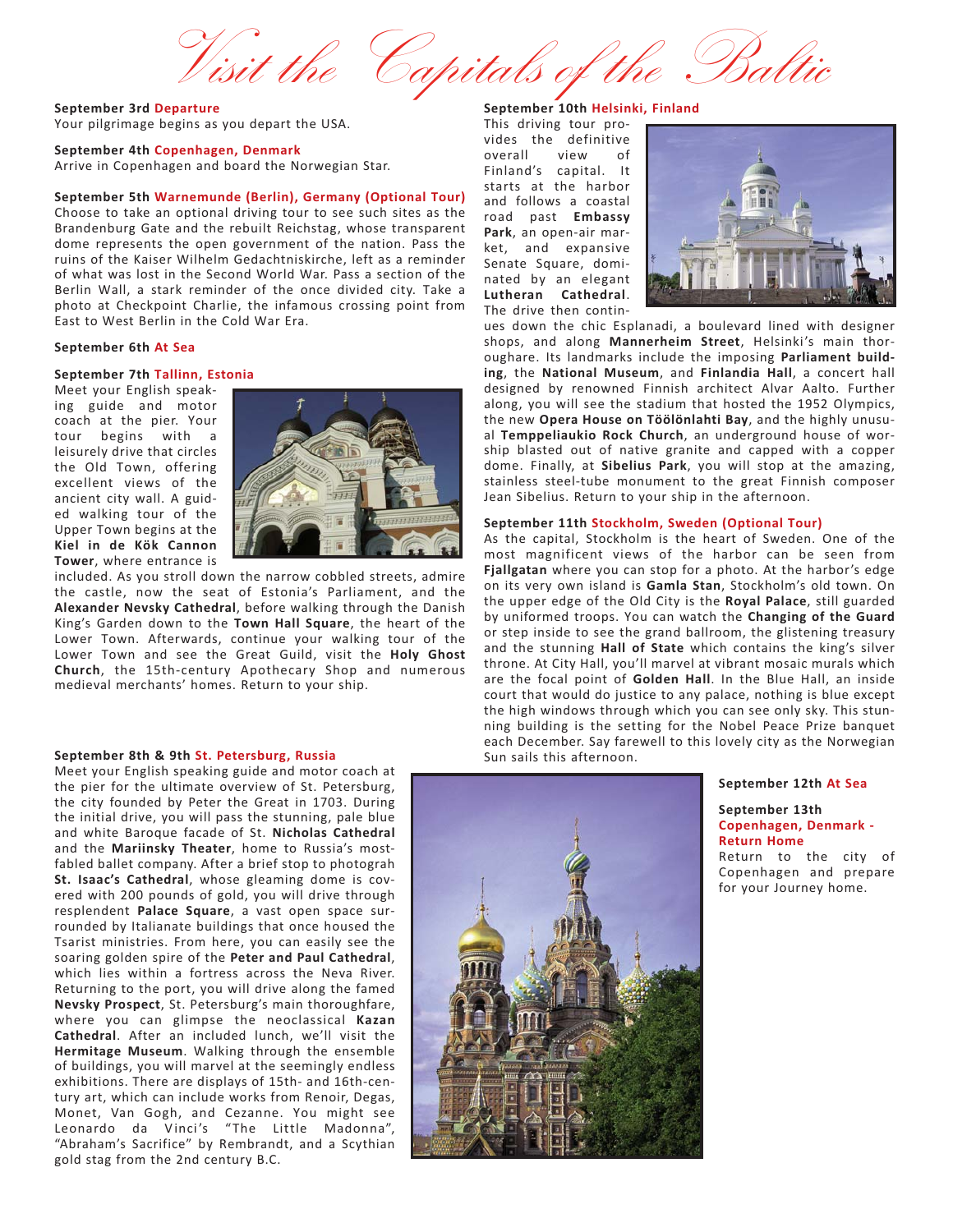



Enhance your Experience with a Post Tour

**Copenhagen Post-Tour 6 Hour Tour of North Zealand With Overnight in Copenhagen \$348 per person**

**Sep 13** ‐ The beautiful North Zealand land‐ scape, with seaside panoramas on one side and impressive manor homes on the other, is often called the Danish Riviera. Author Karen Blixen (Isak Dinesen) once lived here, not far from the setting for Shakespeare's "Hamlet." You will tour one of North Zealand's finest former resi‐ dences, **Frederiksborg Castle** in Hillerød, which now serves as the National Museum of History. It contains Denmark's most important collec‐ tion of portraits and historical paintings. The castle's chapel houses an organ built in 1610, the world's oldest organ still in use. Later, in the charming village of **Fredensborg**, you will have an opportunity to photograph the royal family's summer residence. The lavish, Italian Baroque home was built in the early 1700s and is also used for gala dinners in connection with state visits. Lunch is included. Return to your hotel for overnight.

**Sep 14 ‐** Enjoy breakfast at the hotel. Transfer to Copenhagen airport with assistant for your return flight home.

\*all pricing reflects a 4% cash discount



Guest Speaker: Dr John Holbert

**Former Lois Craddock Perkins Professor of Homiletics**  *Perkins School of Theology*  **Southern Methodist University, Dallas, Texas** *Theme:* **"The Book of Job: Just Who is God Anyway?"** *based on his book, Preaching Job, available from Cascade Press.*



## **Travel from a City Near You for Just a Little More than the New York Price**

| Albuquerque NM \$498                           |  |
|------------------------------------------------|--|
|                                                |  |
| Baltimore MD\$198                              |  |
| Birmingham AL \$398                            |  |
|                                                |  |
| Cedar Rapids IA\$398                           |  |
| Charleston WV \$398<br>Charlotte NC\$248       |  |
|                                                |  |
| Cincinnati OH \$398<br>Cleveland/Akron OH\$298 |  |
| Colorado Springs CO\$398                       |  |
| Columbia SC \$348                              |  |
| Columbus OH\$298<br>Dallas/Ft. Worth TX\$398   |  |
|                                                |  |
|                                                |  |
| Des Moines IA \$398                            |  |
|                                                |  |
| Fayetteville AR (XNA) \$498                    |  |
| Fort Lauderdale FL \$298                       |  |
| Fort Myers FL\$298                             |  |
| Fort Wayne IN\$398<br>Grand Rapids MI\$398     |  |
| Green Bay WI \$398                             |  |
| Greensboro NC \$298                            |  |
| Grnville/Sprtnbrg SC \$398<br>Honolulu HI\$898 |  |
| Houston TX\$398                                |  |
| Indianapolis IN \$348                          |  |
| Jackson MS\$398<br>Jacksonville FL\$298        |  |
| Kansas City MO \$398                           |  |
| Knoxville TN\$348                              |  |
| Las Vegas NV\$498<br>Lexington KY\$348         |  |
| Little Rock AR \$448                           |  |
| Los Angeles \$398                              |  |
| Louisville KY \$398                            |  |
|                                                |  |
| Memphis TN \$398                               |  |
| Milwaukee WI \$298                             |  |
| Minn/St. Paul MN \$398                         |  |
| Montana (BIL, HLN) \$498                       |  |
| Nashville TN \$298                             |  |
| New Orleans LA \$298                           |  |
| Oklahoma City OK \$398                         |  |
| Omaha or Lincoln NE\$398                       |  |
| Orlando FL\$298                                |  |
| Pensacola FL\$348<br>Phoenix AZ\$448           |  |
| Pittsburgh PA\$248                             |  |
| Portland OR\$448<br>Raleigh/Durham NC \$298    |  |
|                                                |  |
| Richmond VA \$298                              |  |
| Roanoke VA\$348<br>Rochester NY \$198          |  |
| Sacramento CA \$498                            |  |
| Salt Lake City UT \$398                        |  |
| San Antonio TX \$448<br>San Diego CA\$448      |  |
| San Francisco CA\$398                          |  |
| Seattle/Tacoma WA\$398                         |  |
| St. Louis MO\$298                              |  |
| Tri-Cities TN\$348                             |  |
|                                                |  |
| Washington DC \$198                            |  |
| West Palm Beach FL \$298<br>Wichita KS\$398    |  |

**The chart above reflects pricing and not flight routings**

**If you depart from a different city than your group, or take an extension, you may fly on a different flight. Prices are based on 10 or more travelling from a domestic city and are subject to change without notice.**